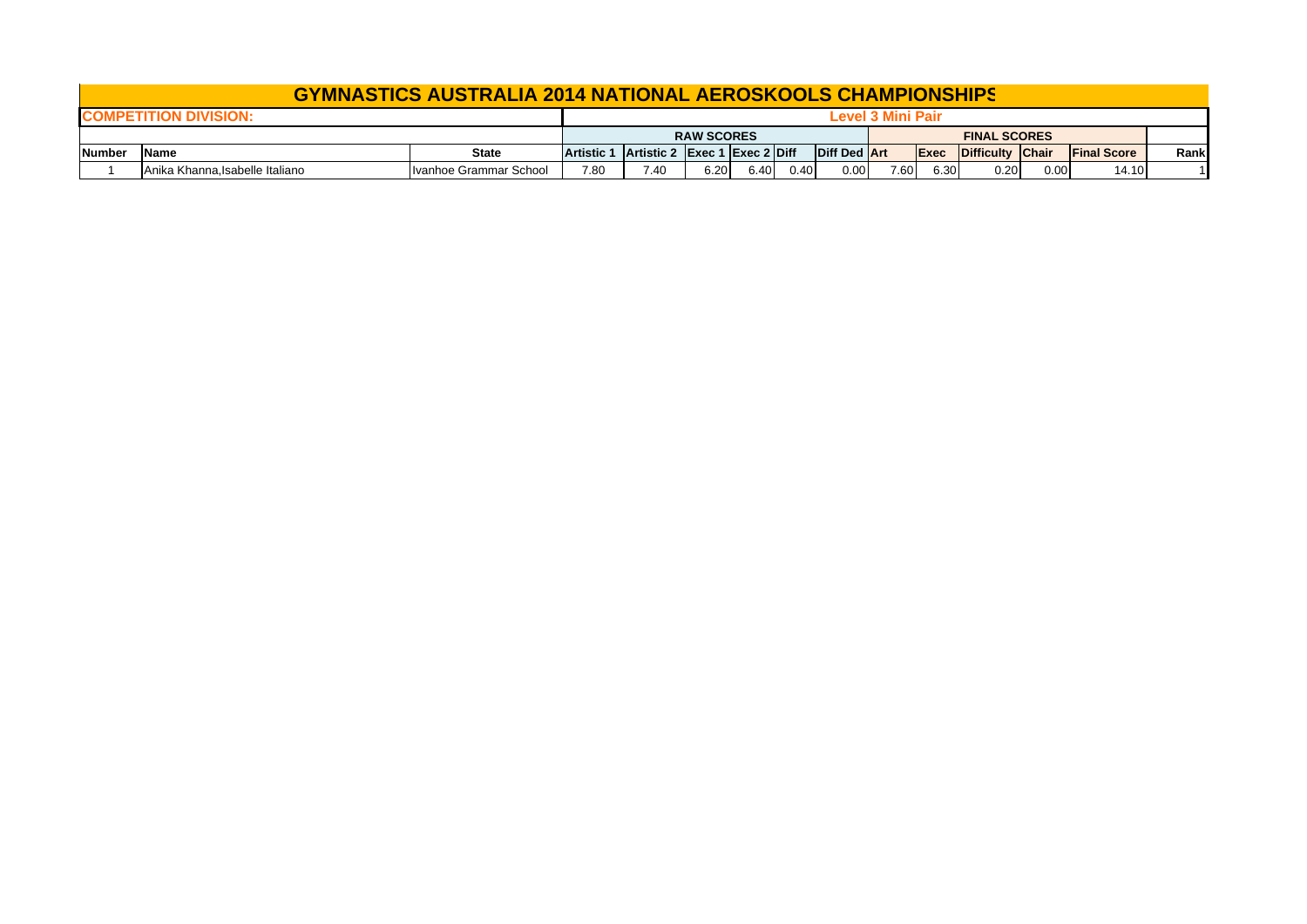|               | <b>GYMNASTICS AUSTRALIA 2014 NATIONAL AEROSKOOLS CHAMPIONSHIPS</b> |                             |                            |                                          |                                      |      |       |                     |      |      |                  |      |                    |      |  |
|---------------|--------------------------------------------------------------------|-----------------------------|----------------------------|------------------------------------------|--------------------------------------|------|-------|---------------------|------|------|------------------|------|--------------------|------|--|
|               | <b>COMPETITION DIVISION:</b>                                       |                             | <b>Level 4 Junior Pair</b> |                                          |                                      |      |       |                     |      |      |                  |      |                    |      |  |
|               |                                                                    |                             |                            | <b>RAW SCORES</b><br><b>FINAL SCORES</b> |                                      |      |       |                     |      |      |                  |      |                    |      |  |
| <b>Number</b> | <b>Name</b>                                                        | <b>State</b>                | <b>Artistic 1</b>          | Artistic 2                               | $\left $ Exec 1 $\left $ Exec 2 Diff |      |       | <b>Diff Ded Art</b> |      | Exec | Difficulty Chair |      | <b>Final Score</b> | Rank |  |
| 4             | Sarah Park, Annabelle Mitchell                                     | Moreton Bay College         | 8.10                       | 7.80                                     | 6.40                                 | 6.80 | 1.70  | 0.00                | 7.95 | 6.60 | 0.85             | 0.00 | 15.40              |      |  |
| 8             | Lucy Bowen, Sophie Wormald                                         | Moreton Bay College         | 7.80                       | 7.50                                     | 6.40                                 | 6.10 | 1.40  | 0.00                | 7.65 | 6.25 | 0.70             | 0.00 | 14.60              |      |  |
| 6             | Nadia Wang, Christie Wang                                          | Green Valley Public School  | 7.50                       | 7.10                                     | 6.00                                 | 6.40 | 0.70  | 0.00                | 7.30 | 6.20 | 0.35             | 0.00 | 13.85              |      |  |
| 10            | Hannah Lund, Caitlin Harris                                        | Tallebudgera State School   | 7.40                       | 7.20                                     | 6.00                                 | 5.70 | 1.20  | 0.00                | 7.30 | 5.85 | 0.60             | 0.00 | 13.75              |      |  |
| 14            | Amara Ezzy, Layla Skuthorpe                                        | Tallebudgera State School   | 7.20                       | 7.30                                     | 5.60                                 | 5.30 | 1.20  | 0.00                | 7.25 | 5.45 | 0.60             | 0.10 | 13.20              |      |  |
| 2             | Ruby Thornton-Mackay, Karli Thomas                                 | Berwick Primary School      | 7.40                       | 7.20                                     | 5.50                                 | 5.70 | 0.70  | 0.00                | 7.30 | 5.60 | 0.35             | 0.20 | 13.05              |      |  |
| 12            | Lara Edgley, Sarah Mcleod                                          | Ivanhoe Grammar School      | 7.00                       | 7.30                                     | 5.40                                 | 5.00 | 0.70  | 0.00                | 7.15 | 5.20 | 0.35             | 0.00 | 12.70              |      |  |
| 16            | Katlin Moyes, Cameron Moyes                                        | Heathdale Christian College | 7.20                       | 7.30                                     | 5.00                                 | 4.80 | 10۱.، | 0.00                | 7.25 | 4.90 | 0.55             | 0.00 | 12.70              |      |  |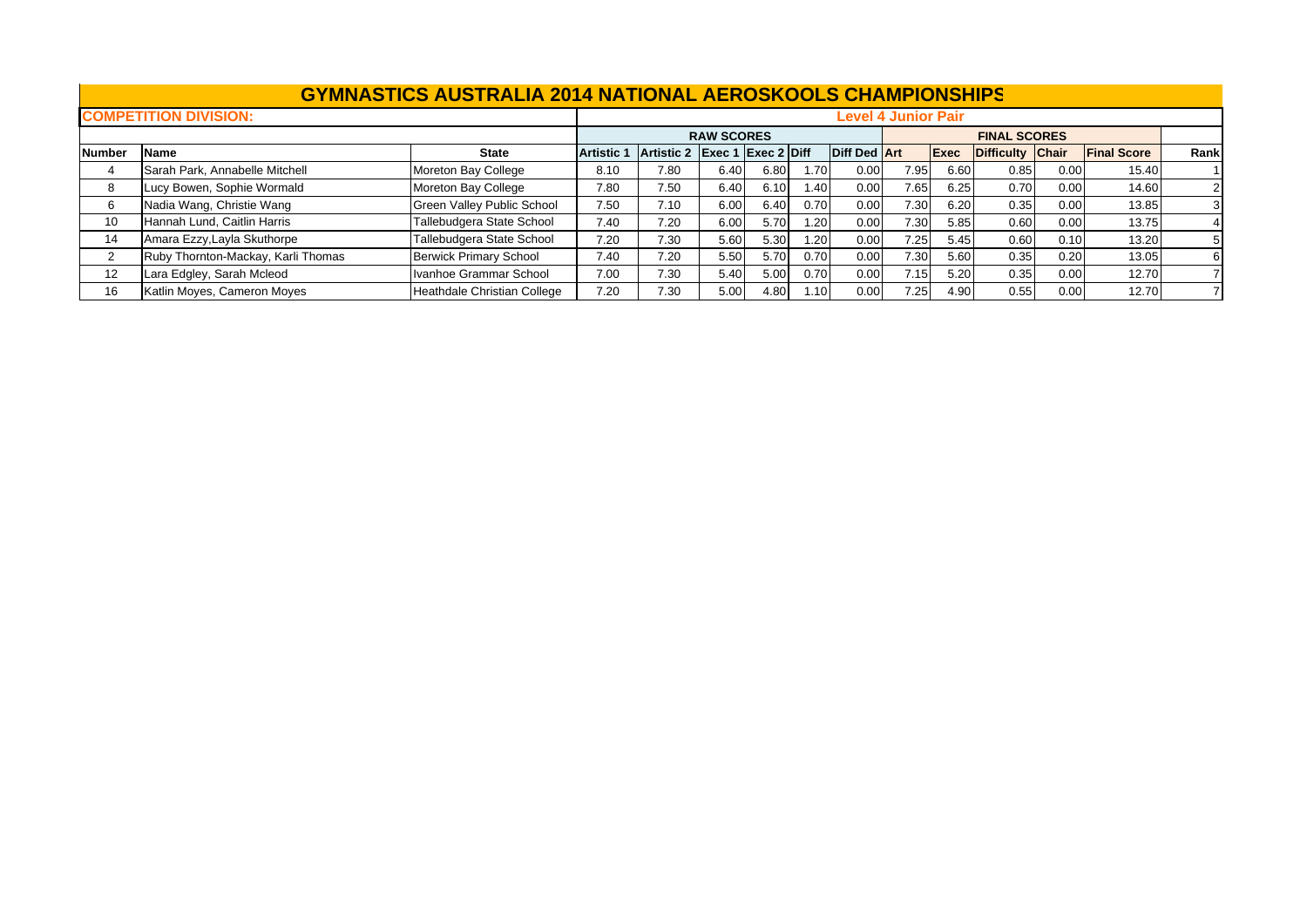|                              | <b>GYMNASTICS AUSTRALIA 2014 NATIONAL AEROSKOOLS CHAMPIONSHIPS</b> |                                       |                                          |                          |                                          |      |      |                     |      |      |                              |      |                    |                |  |  |
|------------------------------|--------------------------------------------------------------------|---------------------------------------|------------------------------------------|--------------------------|------------------------------------------|------|------|---------------------|------|------|------------------------------|------|--------------------|----------------|--|--|
| <b>COMPETITION DIVISION:</b> |                                                                    |                                       |                                          | <b>Level 3 Mini Trio</b> |                                          |      |      |                     |      |      |                              |      |                    |                |  |  |
|                              |                                                                    |                                       |                                          |                          | <b>FINAL SCORES</b><br><b>RAW SCORES</b> |      |      |                     |      |      |                              |      |                    |                |  |  |
| <b>Number</b>                | <b>Name</b>                                                        | State                                 | Artistic 1 Artistic 2 Exec 1 Exec 2 Diff |                          |                                          |      |      | <b>Diff Ded Art</b> |      |      | <b>Exec</b> Difficulty Chair |      | <b>Final Score</b> | Rankl          |  |  |
|                              | Grace Sharp, Jess Summers, Emily Muir                              | Romsey Primary School                 | 7.80                                     | 7.60                     | 6.40                                     | 6.50 | 0.60 | 0.00                | 7.70 | 6.45 | 0.30                         | 0.00 | 14.45              | 11             |  |  |
|                              | Chanel Gordon, Ciao Ando, Sophie Brosnahan                         | Firbank Grammar School - Turner House | 8.20                                     | 7.80                     | 5.80                                     | 6.20 | 0.20 | 0.00                | 8.00 | 6.00 | 0.10                         | 0.00 | 14.10              | 2 <sub>l</sub> |  |  |
|                              | Ava Jansen, Georgina Robinson, Jessie Zheng                        | Firbank Grammar- Sandringham          | 7.10                                     | 7.40                     | 5.00                                     | 5.40 | 0.50 | 0.00                | 7.25 | 5.20 | 0.25                         | 0.00 | 12.70              | 3 <sup>l</sup> |  |  |
|                              | Aiylah Platt, Abbey Young, Anna Hampson                            | Pakenham Consolidated School          | 7.00                                     | 7.20                     | 5.40                                     | 5.20 | 0.30 | 0.00                | 7.10 | 5.30 | 0.15                         | 0.00 | 12.55              | 4              |  |  |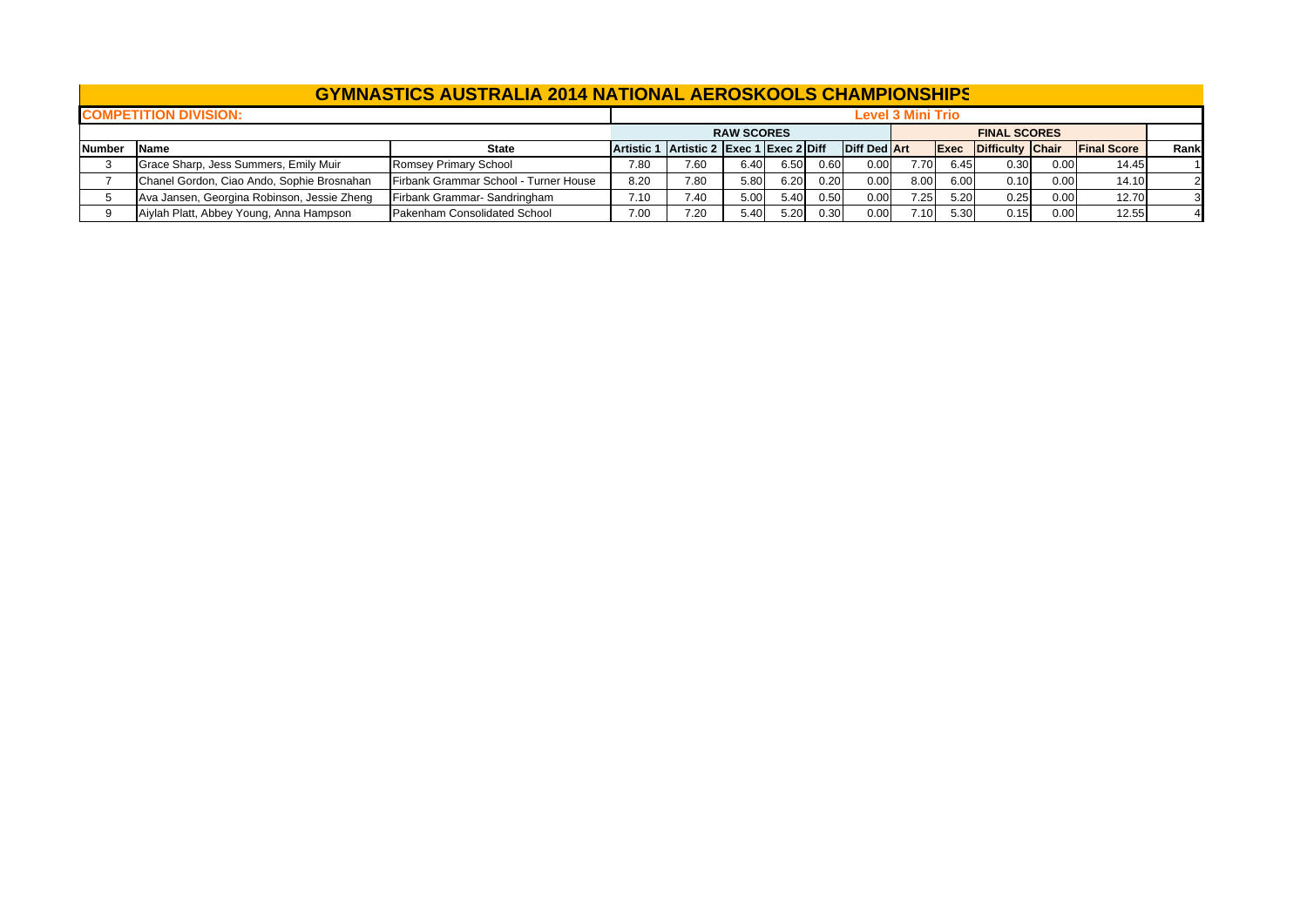|               | <b>GYMNASTICS AUSTRALIA 2014 NATIONAL AEROSKOOLS CHAMPIONSHIPS</b> |                            |                                  |                   |                    |      |      |              |      |             |                     |              |                    |      |  |
|---------------|--------------------------------------------------------------------|----------------------------|----------------------------------|-------------------|--------------------|------|------|--------------|------|-------------|---------------------|--------------|--------------------|------|--|
|               | <b>COMPETITION DIVISION:</b>                                       |                            | <b>Level 4 Intermediate Pair</b> |                   |                    |      |      |              |      |             |                     |              |                    |      |  |
|               |                                                                    |                            |                                  |                   | <b>RAW SCORES</b>  |      |      |              |      |             | <b>FINAL SCORES</b> |              |                    |      |  |
| <b>Number</b> | <b>Name</b>                                                        | <b>State</b>               | <b>Artistic 1</b>                | <b>Artistic 2</b> | Exec 1 Exec 2 Diff |      |      | Diff Ded Art |      | <b>Exec</b> | <b>Difficulty</b>   | <b>Chair</b> | <b>Final Score</b> | Rank |  |
| 24            | Gemma Morris, Ghielania Waigh                                      | Mt St Michael's College    | 8.20                             | 7.80              | 6.80               | 7.10 | 1.20 | 0.00         | 8.00 | 6.95        | 0.60                | 0.00         | 15.55              |      |  |
| 46            | Sinead (Gemma) Wise, Sophie Jeffery                                | Melbourne Girls College    | 7.80                             | 7.80              | 6.60               | 6.50 | 1.40 | 0.00         | 7.80 | 6.55        | 0.70                | 0.00         | 15.05              |      |  |
| 42            | Cherie Pan, Isabelle Parui                                         | Hornsby Girls High School  | 7.70                             | 7.70              | 6.50               | 6.60 | 1.00 | 0.00         | 7.70 | 6.55        | 0.50                | 0.00         | 14.75              |      |  |
| 40            | Evie Giles, Courtney Larwood                                       | Kadina Memorial School     | 7.80                             | 7.50              | 6.70               | 6.70 | 0.70 | 0.00         | 7.65 | 6.70        | 0.35                | 0.00         | 14.70              |      |  |
| 38            | Chloe Hazeldine, Bridget MacFarlane                                | Ringwood Secondary College | 7.40                             | 7.30              | 6.80               | 6.50 | 0.80 | 0.00         | 7.35 | 6.65        | 0.40                | 0.00         | 14.40              |      |  |
| 28            | Clarie Chessman, Tess Palamara                                     | Melbourne Girls College    | 7.50                             | 7.60              | 6.10               | 6.20 | 1.10 | 0.00         | 7.55 | 6.15        | 0.55                | 0.00         | 14.25              |      |  |
| 22            | Nikki Mihos, Lauren Fornaro                                        | Our Lady of Mercy College  | 8.00                             | 7.90              | 6.00               | 5.60 | 0.60 | 0.00         | 7.95 | 5.80        | 0.30                | 0.00         | 14.05              |      |  |
| 34            | Tara Franich, Ava Cole                                             | Our Lady of Mercy College  | 7.40                             | 7.30              | 5.80               | 6.20 | 0.70 | 0.00         | 7.35 | 6.00        | 0.35                | 0.00         | 13.70              | 81   |  |
| 26            | Jess Gurnett-Duffus, Isabelle Holder                               | Mt St Michael's College    | 7.30                             | 7.60              | 6.10               | 5.60 | 1.10 | 0.00         | 7.45 | 5.85        | 0.55                | 0.20         | 13.65              |      |  |
| 32            | Tyra Grimwade, Nicola Poli                                         | Mt St Michael's College    | 7.60                             | 7.30              | 5.50               | 5.90 | 0.90 | 0.00         | 7.45 | 5.70        | 0.45                | 0.00         | 13.60              | 10   |  |
| 18            | Grace Foard, Chelsea Hughes                                        | Ivanhoe Girls Grammar (SS) | 7.70                             | 7.60              | 6.00               | 5.80 | 0.50 | 0.00         | 7.65 | 5.90        | 0.25                | 0.40         | 13.40              | 11   |  |
| 20            | Ryley Barr, Emily Schutte                                          | Moreton Bay College        | 7.20                             | 7.40              | 5.80               | 6.10 | 0.70 | 0.00         | 7.30 | 5.95        | 0.35                | 0.20         | 13.40              | 11   |  |
| 36            | Sammi Knott, Emma Lavin                                            | Mt St Michael's College    | 7.50                             | 7.50              | 5.80               | 5.70 | 0.70 | 0.00         | 7.50 | 5.75        | 0.35                | 0.20         | 13.40              | 11   |  |
| 30            | Barbara Levoyannis, Sam Horawitsidis                               | Ivanhoe Grammar School     | 7.20                             | 7.40              | 5.60               | 5.30 | 1.10 | 0.00         | 7.30 | 5.45        | 0.55                | 0.00         | 13.30              | 14   |  |
| 44            | Jennifer Turner, Eleanor Smith                                     | <b>PLC Sydney</b>          | 6.90                             | 7.10              | 5.00               | 4.90 | 0.60 | 0.00         | 7.00 | 4.95        | 0.30                | 0.20         | 12.05              | 15   |  |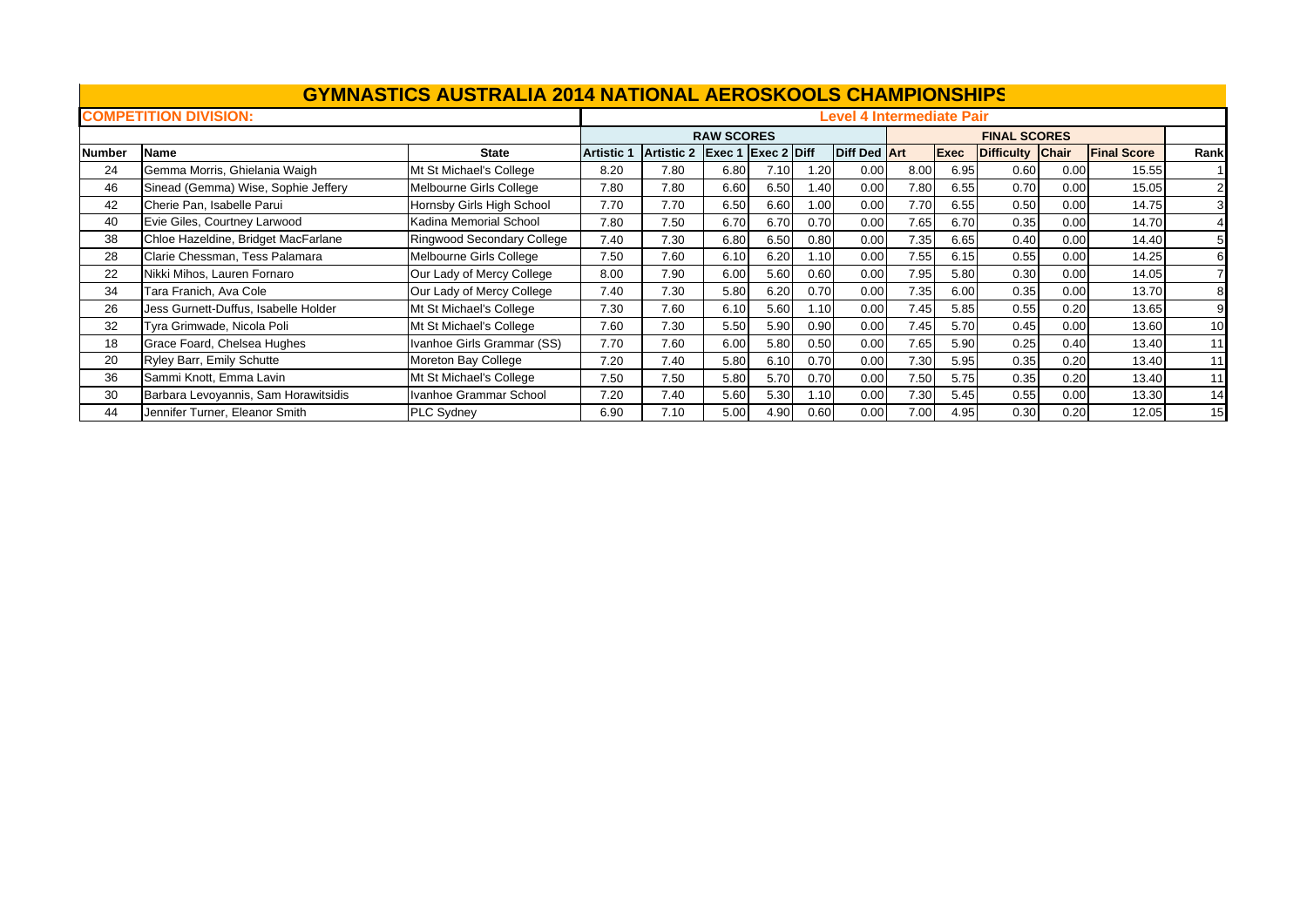|               | <b>GYMNASTICS AUSTRALIA 2014 NATIONAL AEROSKOOLS CHAMPIONSHIPS</b> |                                           |                            |                               |                   |      |      |                     |      |      |                     |      |                    |      |  |
|---------------|--------------------------------------------------------------------|-------------------------------------------|----------------------------|-------------------------------|-------------------|------|------|---------------------|------|------|---------------------|------|--------------------|------|--|
|               | <b>COMPETITION DIVISION:</b>                                       |                                           | <b>Level 3 Junior Pair</b> |                               |                   |      |      |                     |      |      |                     |      |                    |      |  |
|               |                                                                    |                                           |                            |                               | <b>RAW SCORES</b> |      |      |                     |      |      | <b>FINAL SCORES</b> |      |                    |      |  |
| <b>Number</b> | <b>Name</b>                                                        | <b>State</b>                              | <b>Artistic 1</b>          | Artistic 2 Exec 1 Exec 2 Diff |                   |      |      | <b>Diff Ded Art</b> |      | Exec | Difficulty Chair    |      | <b>Final Score</b> | Rank |  |
| 15            | Charlie Rowbottom, Maryrose Johnson                                | Loreto Toorak                             | 8.40                       | 8.20                          | 6.80              | 6.80 | 0.90 | 0.00                | 8.30 | 6.80 | 0.45                | 0.00 | 15.55              |      |  |
| 17            | Emily Anderson, Isabelle DeFeritas                                 | All Saints Catholic Primary               | 8.30                       | 7.90                          | 7.00              | 6.90 | 0.70 | 0.00                | 8.10 | 6.95 | 0.35                | 0.00 | 15.40              |      |  |
| 33            | Brigid Watson, Jamie Ikonomidis                                    | Ivanhoe Grammar School                    | 8.30                       | 7.90                          | 6.70              | 7.00 | 0.70 | 0.00                | 8.10 | 6.85 | 0.35                | 0.00 | 15.30              |      |  |
| 13            | Tayla Alford, Madisyn Wilson                                       | Romsey Primary School                     | 7.60                       | 7.60                          | 6.80              | 6.90 | 0.90 | 0.00                | 7.60 | 6.85 | 0.45                | 0.00 | 14.90              |      |  |
| 19            | Charlie Brough, Sage O'Connor                                      | Woodleigh                                 | 8.40                       | 8.00                          | 6.30              | 6.40 | 0.70 | 0.00                | 8.20 | 6.35 | 0.35                | 0.00 | 14.90              |      |  |
| 25            | Jacqueline Foreman, Hannah Kennedy                                 | Balwyn North Primary School               | 8.10                       | 7.80                          | 6.10              | 6.40 | 0.50 | 0.00                | 7.95 | 6.25 | 0.25                | 0.00 | 14.45              |      |  |
| 29            | Olivia Mitchell, Emilee Glouer                                     | Tallbudgera State School                  | 7.80                       | 7.90                          | 6.60              | 6.20 | 0.30 | 0.00                | 7.85 | 6.40 | 0.15                | 0.00 | 14.40              |      |  |
| 23            | Charlotte Williams, Charlotte Cullity                              | Melbourne Grammar School - Grimwade House | 7.60                       | 8.00                          | 6.40              | 6.30 | 0.50 | 0.00                | 7.80 | 6.35 | 0.25                | 0.00 | 14.40              |      |  |
| 27            | Isobel Smith, Alice Di Betta                                       | Moreton Bay College                       | 7.90                       | 8.00                          | 5.80              | 6.10 | 0.50 | 0.00                | 7.95 | 5.95 | 0.25                | 0.00 | 14.15              |      |  |
| 11            | Eliza Galimberti, Jacquie Ives                                     | Loreto Toorak                             | 7.30                       | 7.70                          | 6.20              | 6.40 | 0.50 | 0.00                | 7.50 | 6.30 | 0.25                | 0.00 | 14.05              | 10   |  |
| 31            | Jasmin Simon, Samantha Gibson                                      | Moreton Bay College                       | 7.60                       | 7.80                          | 6.10              | 6.40 | 0.60 | 0.00                | 7.70 | 6.25 | 0.30                | 0.20 | 14.05              | 10   |  |
| 21            | Georgia Boots, Bianca Agostinelli                                  | Loreto Toorak                             | 8.10                       | 7.60                          | 6.00              | 5.70 | 0.30 | 0.00                | 7.85 | 5.85 | 0.15                | 0.00 | 13.85              | 12   |  |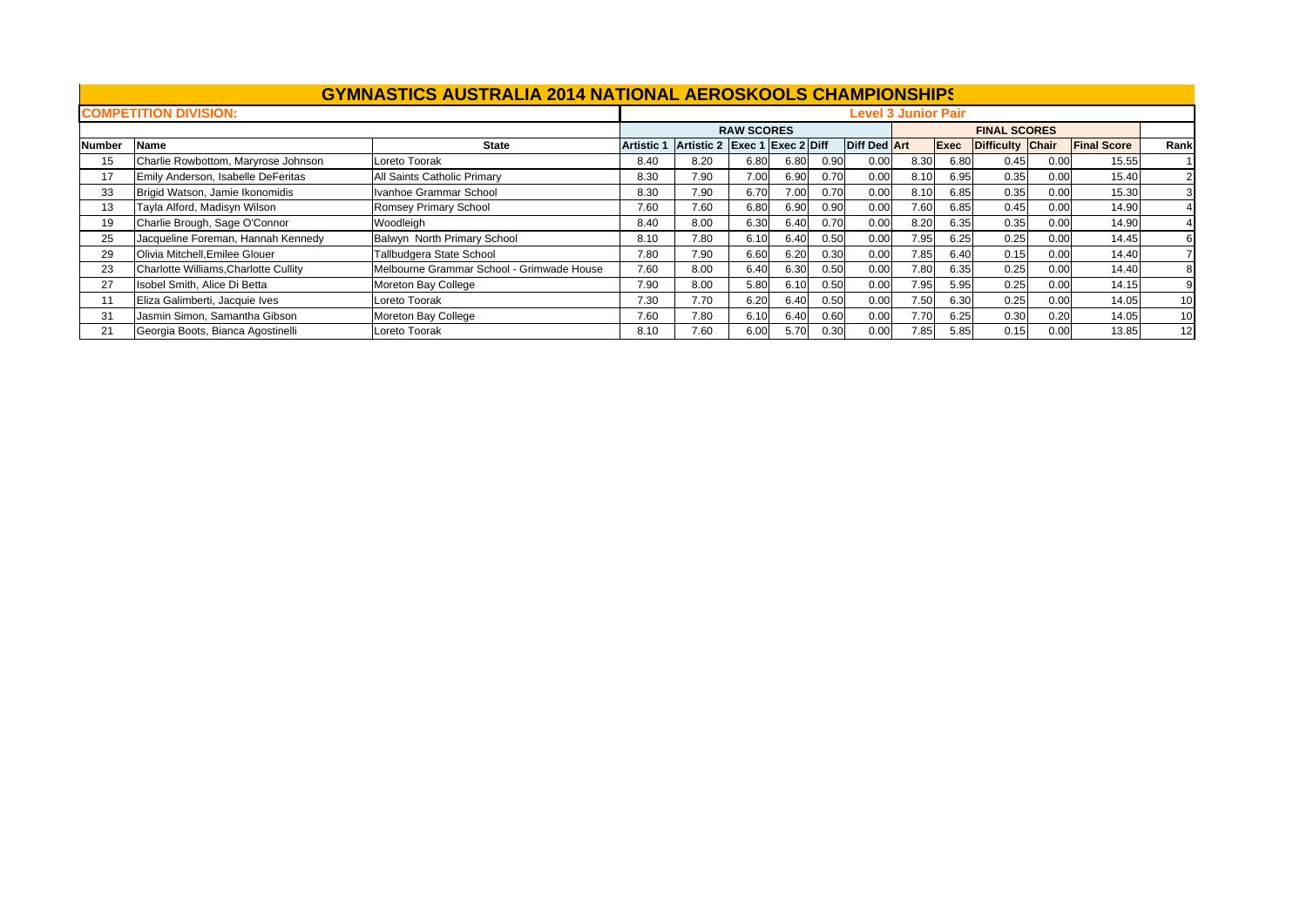|               | <b>GYMNASTICS AUSTRALIA 2014 NATIONAL AEROSKOOLS CHAMPIONSHIPS</b> |                              |                                  |                               |                   |      |      |                     |      |             |                  |      |                    |      |  |
|---------------|--------------------------------------------------------------------|------------------------------|----------------------------------|-------------------------------|-------------------|------|------|---------------------|------|-------------|------------------|------|--------------------|------|--|
|               | <b>COMPETITION DIVISION:</b>                                       |                              | <b>Level 4 Intermediate Trio</b> |                               |                   |      |      |                     |      |             |                  |      |                    |      |  |
|               |                                                                    |                              |                                  |                               | <b>RAW SCORES</b> |      |      |                     |      |             |                  |      |                    |      |  |
| <b>Number</b> | <b>Name</b>                                                        | <b>State</b>                 | <b>Artistic 1</b>                | Artistic 2 Exec 1 Exec 2 Diff |                   |      |      | <b>Diff Ded Art</b> |      | <b>Exec</b> | Difficulty Chair |      | <b>Final Score</b> | Rank |  |
| 60            | Lucy Carozza, Sammi Knott, Emma Lavin                              | Mt St Michael's College      | 7.90                             | 7.60                          | 7.10              | 6.90 | 1.20 | 0.00                | 7.75 | 7.00        | 0.60             | 0.00 | 15.35              |      |  |
| 64            | Evie Giles, Courtney Larwood, Kiara Mercer                         | Kadina Memorial School       | 7.60                             | 7.70                          | 7.00              | 6.80 | 1.20 | 0.00                | 7.65 | 6.90        | 0.60             | 0.00 | 15.15              |      |  |
| 54            | Emma Craig, Madeline Holder, Abbey O'Keeffe                        | Mt St Michael's College      | 7.70                             | 7.50                          | 6.80              | 6.30 | 0.70 | 0.00                | 7.60 | 6.55        | 0.35             | 0.00 | 14.50              |      |  |
| 48            | Tyra Grimwade, Nicola Poli, Ellia Wyatt                            | Mt St Michael's College      | 7.80                             | 7.60                          | 5.90              | 6.00 | 1.00 | 0.00                | 7.70 | 5.95        | 0.50             | 0.00 | 14.15              |      |  |
| 68            | Angela Pham, Rochelle Salatino, Rachael Vella                      | Cerdon College Merrylands    | 7.70                             | 7.50                          | 6.20              | 6.00 | 0.70 | 0.00                | 7.60 | 6.10        | 0.35             | 0.00 | 14.05              |      |  |
| 52            | Claire Chessman, Tess Palamara, Veronika Tymoshenko                | Melbourne Girls College      | 7.10                             | 7.40                          | 6.00              | 6.00 | 1.00 | 0.00                | 7.25 | 6.00        | 0.50             | 0.20 | 13.55              |      |  |
| 58            | Amelia Murray, Elizabeth Potter, Georgia Pyne                      | St Teresa's Catholic College | 7.50                             | 7.30                          | 5.30              | 5.20 | 0.40 | 0.00                | 7.40 | 5.25        | 0.20             | 0.00 | 12.85              |      |  |
| 62            | Sarah Livingston, Anika Blamey, Kate Marsack                       | Melbourne Girls College      | 7.20                             | 7.30                          | 5.30              | 5.10 | 0.50 | 0.00                | 7.25 | 5.20        | 0.25             | 0.00 | 12.70              |      |  |
| 66            | Keerthi Pilli, Olivia Chen, Jodie Teo                              | Hornsby Girls High School    | 7.30                             | 7.30                          | 5.00              | 4.90 | 0.70 | 0.00                | 7.30 | 4.95        | 0.35             | 0.00 | 12.60              |      |  |
| 50            | Emma Croker, Olivia Morrissey, Ania Orlowski                       | Melbourne Girls College      | 7.00                             | 7.40                          | 5.10              | 4.90 | 0.70 | 0.00                | 7.20 | 5.00        | 0.35             | 0.00 | 12.55              | 10   |  |
| 56            | Kayla Cvetkaski, Georgia McLaughlin, Sophie Akther                 | Ivanhoe Grammar School       | 7.10                             | 7.00                          | 4.50              | 4.50 | 0.60 | 0.00                | 7.05 | 4.50        | 0.30             | 0.00 | 11.85              | 11   |  |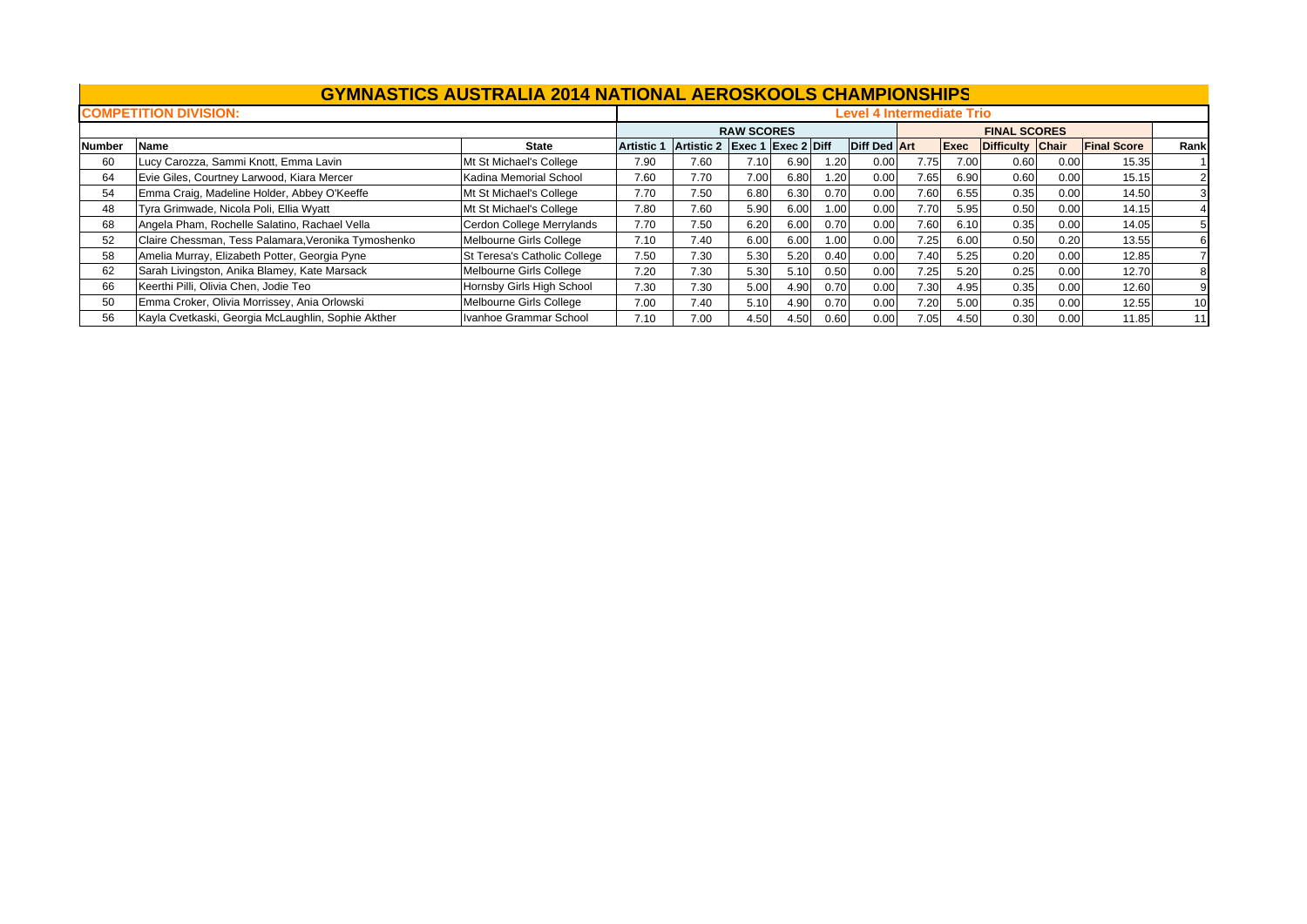## **GYMNASTICS AUSTRALIA 2014 NATIONAL AEROSKOOLS CHAMPIONSHIPS**

 $\Gamma$ 

|               | <b>COMPETITION DIVISION:</b>                         |                                           | <b>Level 3 Junior Trio</b> |                               |                   |      |      |                     |      |             |                     |      |                    |      |  |
|---------------|------------------------------------------------------|-------------------------------------------|----------------------------|-------------------------------|-------------------|------|------|---------------------|------|-------------|---------------------|------|--------------------|------|--|
|               |                                                      |                                           |                            |                               | <b>RAW SCORES</b> |      |      |                     |      |             | <b>FINAL SCORES</b> |      |                    |      |  |
| <b>Number</b> | <b>Name</b>                                          | State                                     | <b>Artistic 1</b>          | Artistic 2 Exec 1 Exec 2 Diff |                   |      |      | <b>Diff Ded Art</b> |      | <b>Exec</b> | Difficulty Chair    |      | <b>Final Score</b> | Rank |  |
| 35            | Tessa Boardman, Laura Russell, Lara Sorrenson        | Moreton Bay College                       | 8.00                       | 8.20                          | 6.30              | 6.70 | 0.60 | 0.00                | 8.10 | 6.50        | 0.30                | 0.00 | 14.90              |      |  |
| 49            | Eve Robinson, Millie Mitchell-Adams, Danielle Roode  | Firbank Grammar- Sandringham              | 8.40                       | 7.90                          | 5.80              | 6.10 | 0.60 | 0.00                | 8.15 | 5.95        | 0.30                | 0.00 | 14.40              |      |  |
| 47            | Charlotte Williams, Charlotte Cullity, Bryanna Leung | Melbourne Grammar School - Grimwade House | 8.20                       | 8.00                          | 6.10              | 6.00 | 0.50 | 0.00                | 8.10 | 6.05        | 0.25                | 0.00 | 14.40              |      |  |
| 45            | Sophie Slyman, Alex Pacella, Mackenzie Howard        | Loreto Toorak                             | 7.70                       | 7.80                          | 5.80              | 6.20 | 0.10 | 0.00                | 7.75 | 6.00        | 0.05                | 0.00 | 13.80              |      |  |
| 39            | Hannah Schwarz, Amy Buchannan, Monique Taranto       | Hampton Primary School                    | 7.80                       | 7.60                          | 5.60              | 6.10 | 0.40 | 0.00                | 7.70 | 5.85        | 0.20                | 0.00 | 13.75              |      |  |
| 51            | Chelsea Stanley, Jade Oliver, Erin Magnus            | Pakenham Consolidated School              | 7.80                       | 7.60                          | 5.60              | 5.90 | 0.50 | 0.00                | 7.70 | 5.75        | 0.25                | 0.00 | 13.70              |      |  |
| 41            | Keely Vanderbyl, Gemma Davies, Tiarna                | <b>Berwick Primary School</b>             | 7.60                       | 7.50                          | 5.90              | 5.40 | 0.60 | 0.00                | 7.55 | 5.65        | 0.30                | 0.00 | 13.50              |      |  |
| 55            | Emma Froomes, Olivia Nairn, Emma Taylor              | Melbourne Grammar School- Grimwade House  | 7.70                       | 7.60                          | 5.70              | 5.60 | 0.20 | 0.00                | 7.65 | 5.65        | 0.10                | 0.00 | 13.40              |      |  |
| 37            | Brooke Lane, Alyssa Williams, Milana George          | Moreton Bay College                       | 7.50                       | 7.90                          | 5.10              | 5.50 | 0.30 | 0.00                | 7.70 | 5.30        | 0.15                | 0.00 | 13.15              |      |  |
| 53            | Celeste Crivelli, Amy Cussen, Gigi Hall              | Loreto Toorak                             | 7.80                       | 7.80                          | 5.40              | 5.10 | 0.20 | 0.00                | 7.80 | 5.25        | 0.10                | 0.00 | 13.15              |      |  |
| 57            | Alannah Mitchell, Ella Doherty, Taylah Doherty       | Loreto Toorak                             | 7.70                       | 7.50                          | 5.20              | 5.40 | 0.50 | 0.00                | 7.60 | 5.30        | 0.25                | 0.00 | 13.15              |      |  |
| 43            | Jordy Kenyon, Mackenzie Kenyon, Mia Spinks           | Tallbudgera State School                  | 6.90                       | 7.00                          | 5.00              | 5.40 | 0.10 | 0.00                | 6.95 | 5.20        | 0.05                | 0.00 | 12.20              | 12   |  |